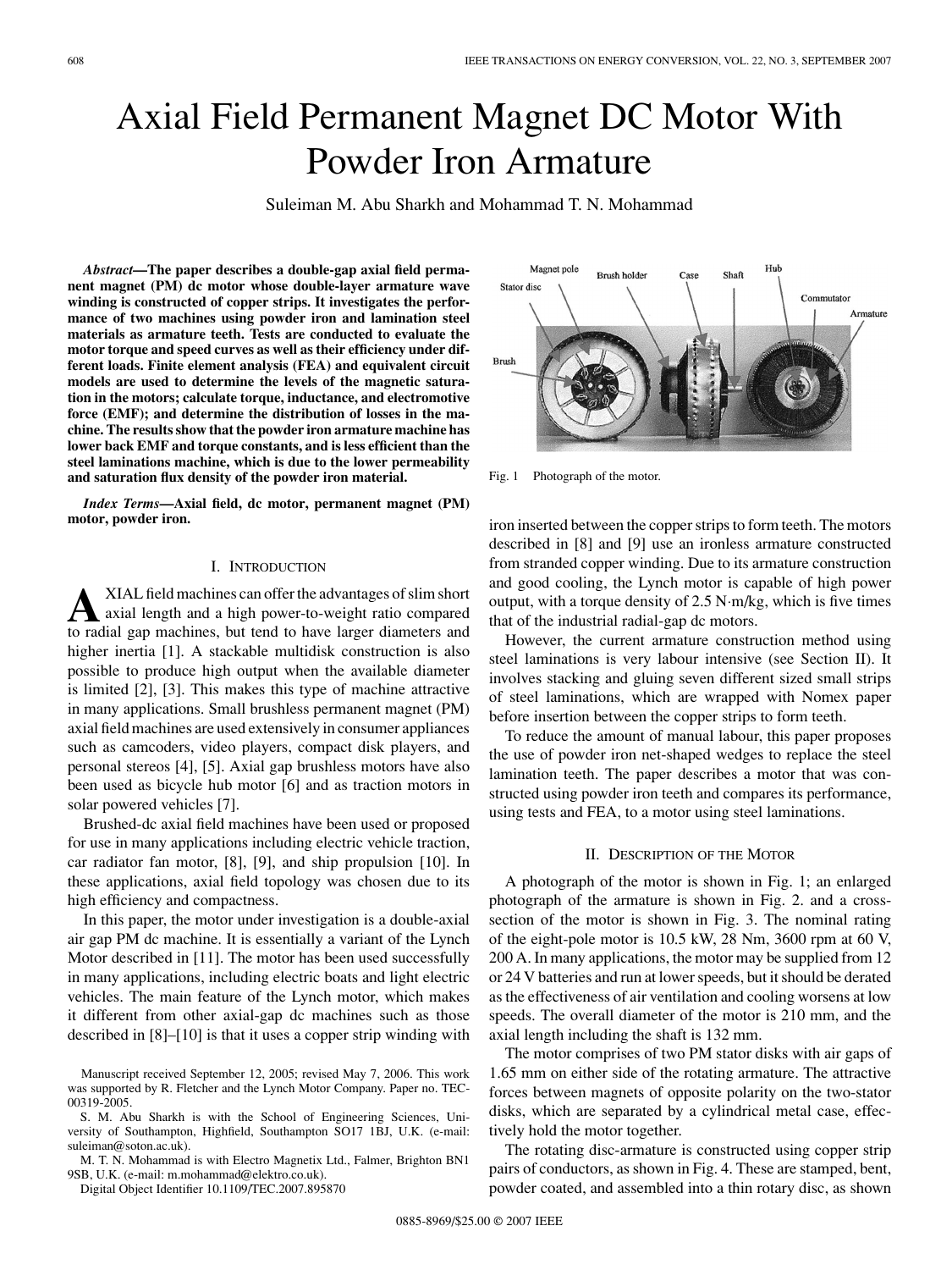

Fig. 2. Photograph of the armature.



Fig. 3. Cross section of the motor: 207—magnet, 100—armature 208—shaft, 203—bearings, 302—brush, 104—teeth, 200—enclosure cylinder, and 201 stator steel plate.

in Fig. 2. to form a double layer wave winding. The approximate cross-sectional dimensions of the conductor are  $0.82 \times 12$  mm<sup>2</sup>. The active length of a conductor is approximately 30 mm. A total of 127 pairs of conductors are joined at the top end by clips to form 127 coils of a two-layer wave winding. The common bottom ends of conductors are dovetail-joined into the centre of the armature (the hub) as shown in Fig. 3.

Looking downwards on the armature in Fig. 2, the conductors are packed tightly by wedges of steel laminations or powder iron inserted between the adjacent conductor strips to form teeth. The wedges are wrapped individually with 0.35-mm Nomex insulating tape. The strip copper construction results in a highslot copper fill factor of about 56%. The lamination wedges consist of groups of seven pieces of 0.3-mm-thick Unisil 30M5



Fig. 4. Pair of copper strip conductor making up the armature.

laminations of different length as shown in Fig. 5. The powder iron teeth supplied by GKN, have the same overall dimensions as the lamination teeth as shown in Fig. 5. A micrograph of the powder iron material is shown in Fig. 6, which illustrates the insulation between individual particles of iron. The B–Hcurves of the powder iron and laminations are compared in Fig. 7.

The copper strips and the lamination wedges are held together by a carefully selected two-part epoxy resin material (Araldite CY1300GB, 100 parts by volume; Hardner HY932, 35 parts by volume). The resin's thermal expansion coefficient and temperature ratings are selected to match the operating temperature and expansion properties of the armature. The mix of resin and hardner is poured to fill the gaps between the wedges and copper strips, with care taken not to fill the gaps between the commutator segments or the endwindings, as that prevents air circulation in these parts of the machine; thus, impairing the cooling (see the following paragraph). The resin is then cured for 4 h at  $80^{\circ}$ C followed by 3 h at  $100 °C$ . After the curing process, the surface of the wedges are skimmed.

The edges of the inner sections of the copper strip coils are subsequently machined to form the commutator as shown in Fig. 2. The brush gear holds eight spring-loaded silver graphite brushes connected to terminals as shown in Fig. 8. The brushes are oriented to be parallel to the commutator segments. They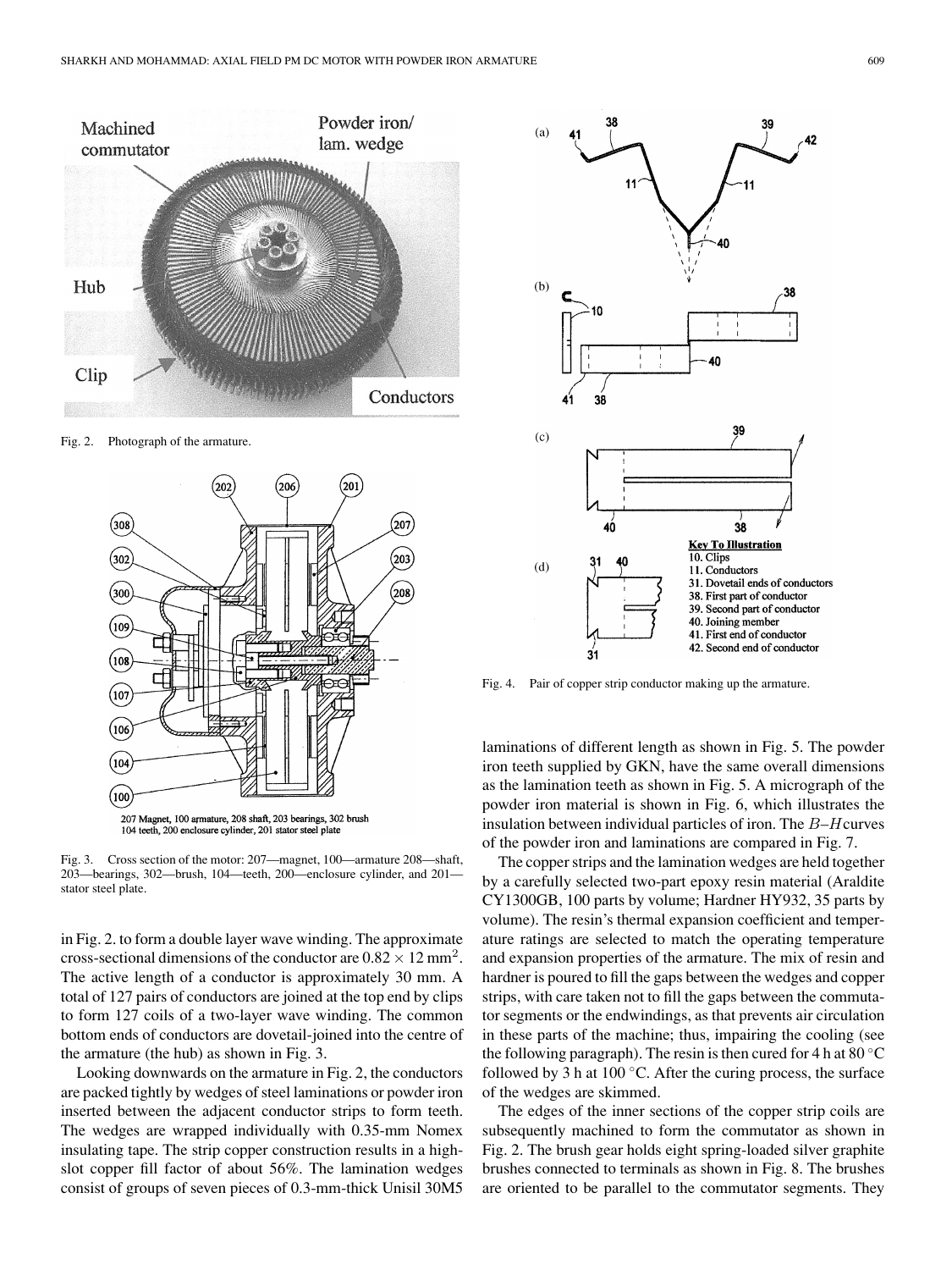

Fig. 5. Dimensions of powder iron teeth (left) and lamination teeth (right).



Fig. 6. Microstructure of powder iron material.

are nominally aligned with interpolar stator axes such that the electromotive force (EMF) in the short-circuited coils is approximately zero; but in practice, they are nominally aligned with the interpolar axis and then, adjusted manually to minimize noload current when the machine is running in a certain direction. Hence, they may not be in exact alignment with the interpolar axes. The brush contact surface is normally made to have a width of approximately 1.5 commutator segments.

The copper strips of the armature endwinding and commutator are separated from each other to encourage airflow around the conductors for more effective cooling. Ventilation holes are also machined into the stator plates and the cylindrical casing. The rotation of the armature produces sufficient airflow to cool the motor; the higher the speed of rotation, the better the cooling.

The magnets used were San Huan Lucky N-36M NdFeB grade with remenance flux density of 1.2 T, and a coercivity of 899 kA/m at 20 ◦C. The 4-mm-thick magnets have an inner



Fig. 7. B–H curves of lamination and powder iron materials.



Fig. 8. Photograph of the brush holder.

radius of 45 mm and an outer radius of 75 mm. There is a small parallel gap of 3 mm between the adjacent magnet poles.

#### III. TEST RESULTS

Tests were carried out using a motor generator test rig in which two similar motors are coupled together and mounted such that their shafts axis is vertical. This arrangement is possible due to the slim axial length of the machines compared to its diameter. The bottom motor is bolted to a bedplate, while the stator of top generator is restrained from rotation by a torque arm. The output power of the generator is recirculated to power the motor, with the excess power supplied by a small power supply (the primary power supply) as shown in Fig. 9. The secondary power supply in Fig. 9 controls the generator current and hence the mechanical load on the motor shaft. The experimental errors are as follows: 1) speed error is  $\pm 1$  rpm; 2) torque error is  $\pm 0.04$  Nm; 3) current error is  $\pm 0.1\% \pm 0.2$  mA; 4) voltage error is  $\pm 0.1\% \pm 1$  mV. Measurements were made after the machines reached steady state and the readings stabilized. Most of the measurements were also repeated several times.

Friction and windage losses were measured by replacing the generator machine with an especially constructed machine using wooden blocks to replace the magnets. The mechanical power input to such a machine was a direct measurement of windage and friction. No-load iron losses were calculated by subtracting friction and windage losses from the mechanical power needed to drive an unloaded generator with magnets. Copper loss and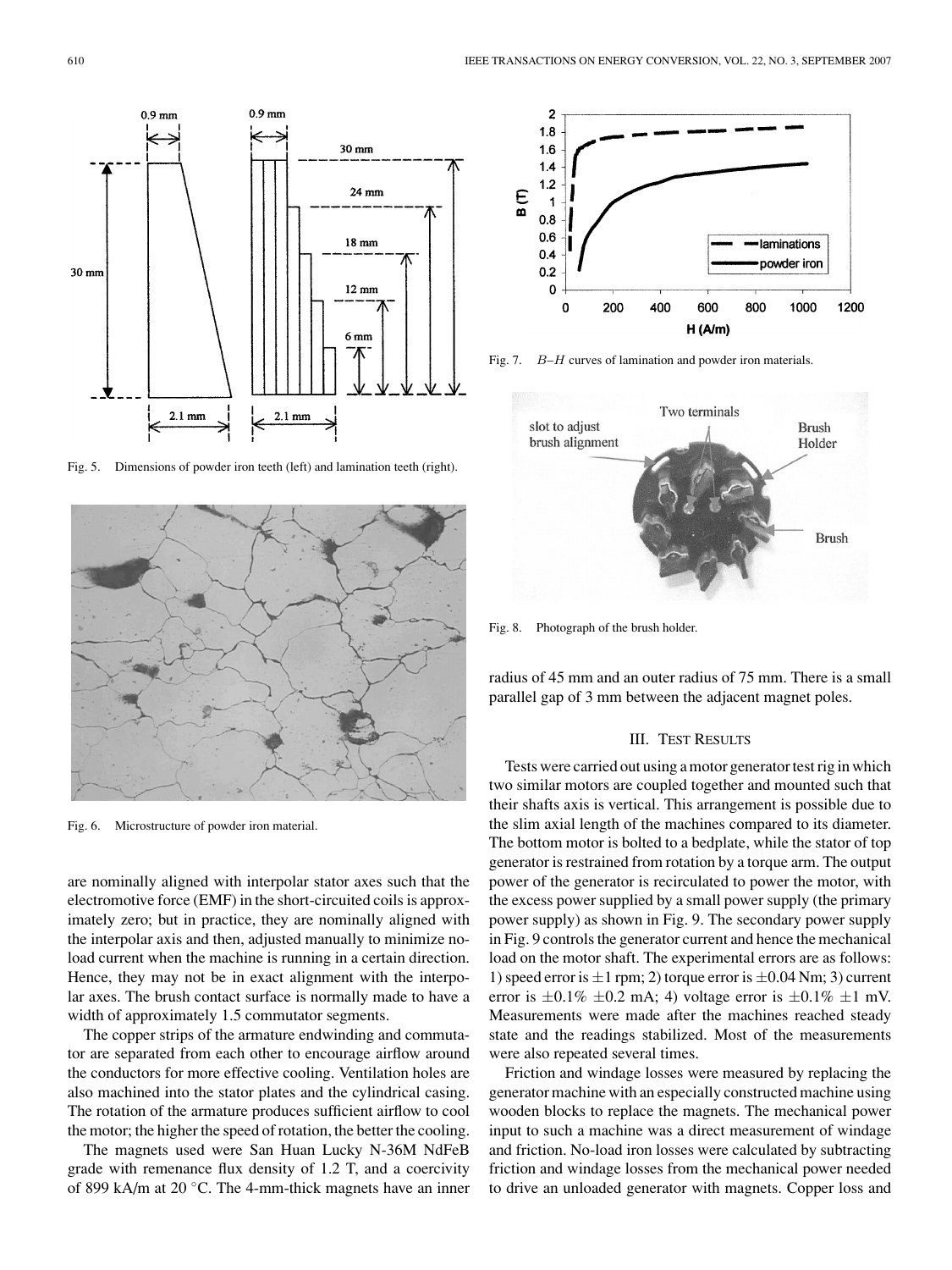

Fig. 9. Circuit diagram of the test rig.



Fig. 10. Speed versus current.

brush electrical losses were estimated in the usual manner from load tests.

The results for both motors are shown in Figs. 10–12, which show performance comparisons of speed, torque, and efficiency versus input current at 12 V. The figures show that the powder iron motor runs faster, and has lower power, torque production, and efficiency than the motor with lamination teeth wedges. These results are expected (see Section IV) as the powder iron used has a lower permeability than steel laminations. This results in a reduction of flux in the machine, thus reducing the back EMF and torque constants, which increases the armature current for a given load, thereby increasing the ohmic loss and reducing its efficiency.

# IV. FINITE ELEMENT AND CIRCUIT ANALYSIS

Ideally, 3-D FEA is needed to analyze such a machine, but it tends to be very time consuming—requiring thousands of hours to simulate a few seconds [13]. In this paper, 2-D FEA was, therefore, used to analyze the motors described. The use of 2-D FEA to analyze the axial-gap machines is well established [7], [10], [12], [13]. An equivalent linear model of the machine with a pole pitch equal to that measured at the average radius is usually used. The depth of the model is taken to be the active length of the machine, which usually equals the radial length of the magnet. Figs. 13 and Figs. 14 show such models for the powder iron and the lamination machines, respectively.



Fig. 11. Torque versus current.



Fig. 12. Efficiency versus current.



Fig. 13. No-load 2-D FEA flux distribution in powder motor.

2-D models are known to underestimate the effect of flux leakage from one magnet to the next. The proportion of the leakage flux increases with decreasing radius [8]. For this reason, the authors investigated the effect of flux leakage for a number of linear 2-D FEA models with different magnet widths corresponding to different machine section radii. Electromagnetic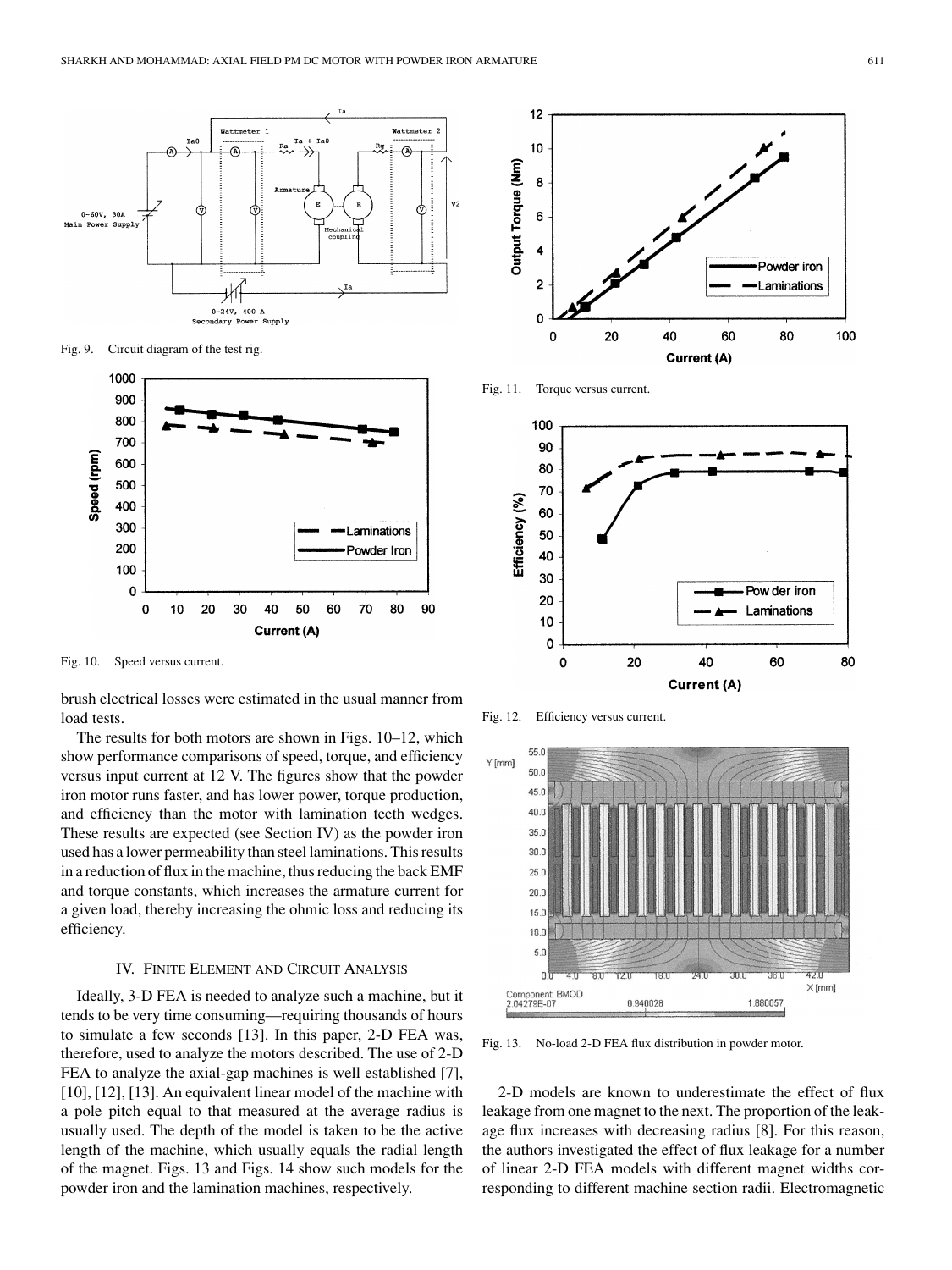Fig. 14. No-load 2-D FEA flux distribution in laminations motor.

torque and EMF calculated from the combination of these models (considering the machine being made up of 10 2-D slices of differing pole pitch values) was found to be very close to the values calculated from one 2-D linear model at the average radius, which suggest that the variation of flux leakage with radius is not very significant, and a 2-D model at the average radius is sufficient. However, 2-D models by their nature do not account for radial leakage flux from the edge of the magnets to the steel plates. Representative 2-D FEA linear models suggest that this leakage flux is of the order of 15%. Some data evaluated from a 3-D analytical model that supports these findings is provided in [8]. The efficacy of 2-D FEA models is further supported by experimental measurements and analytical results provided in [5].

The FEA models were used to study flux distribution in the machines, and calculate electromagnetic torque using the Maxwell stress tensor method. They were also used to calculate the EMF and inductance of each coil, as well as the mutual inductance between a coil and all the other coils. Due to the large number of conductors, only two magnetostatic solutions are needed to evaluate the EMF and inductance values. A noload solution is used to calculate the EMF from flux linkages calculated at different conductor positions. Inductance is calculated from a magnetostatic model with magnetization of the magnets set to zero, and their relative permeability set equal to the recoil permeability, which neglects the effect of saturation.

The EMF and inductance data were used in a circuit model of the machine in which each coil  $x$  is represented by an equivalent circuit of  $EMFE<sub>x</sub>(\theta)$  in series with a resistance R, self inductance  $L_{xx}$ , and all the mutual inductances  $L_{xy}$  according to the following equation:

$$
V_x = i_x R + L_{xx} i_x + \sum_y L_{xy} i_y + E_x(\theta) + E_b(\theta)
$$
 (1)

$$
E_x(\theta) = \omega K_x(\theta) \tag{2}
$$

$$
T = \sum_{x} i_x K_x(\theta) \tag{3}
$$

where  $\theta$  is the electrical angle of the rotor,  $i_x$  is the coil current,  $\omega$  is the rotor angular speed, T is the motor electromagnetic torque, and  $V_x$  is the coil voltage determined according to the position of the brush. The commutator is represented by a switching circuit, allowing for variable brush/commutator contact width, resistance, and arcing using the voltage  $E_b(\theta)$ . The arc voltage is determined from an empirical formula representing the relationship between arc voltage, current, and the gap between the brush and the commutator. Such an empirical formula was derived from representative arc-voltage-discharge curves between a brush and a commutator segment as described in [14] and [15]. The timing of switching can be adjusted to allow for different brush widths and brush position advance or misalignment. Matlab/Simulink SimPowerSytems was used to solve the equivalent circuit model, which enables the calculation of instantaneous currents in the coils for given dc voltage as well as voltages across switches. Using such a circuit simulation, it is possible to calculate instantaneous torque, ohmic losses, and brush losses, including brush circulating current loss. Core loss, which is calculated from empirical formulae for the used steel and powder materials, is added as part of the mechanical load model (which includes brush friction) incorporated in the overall Simulink model of the machine.

Fig. 13 shows a typical FEA model showing flux distribution on no-load in the powder machine. Fig. 14 shows the no-load flux distribution in the lamination machine. It is clear that the level of flux in the lamination machine is significantly higher than in the powder machine, which is due to the poorer permeability and saturation induction of the powder material as shown in Fig. 7. It is also noticed that the lamination machine shows significant saturation in the stator back of core.

Fig. 15 shows the flux density in the gap of both the machines under full load of 200 A input current (100 A/conductor), which confirms the lower flux density in the powder machine and explains its inferior performance that was observed experimentally.

The results of the FE analysis at a load of 200 A are summarized in Table I, which confirms that the lower permeability